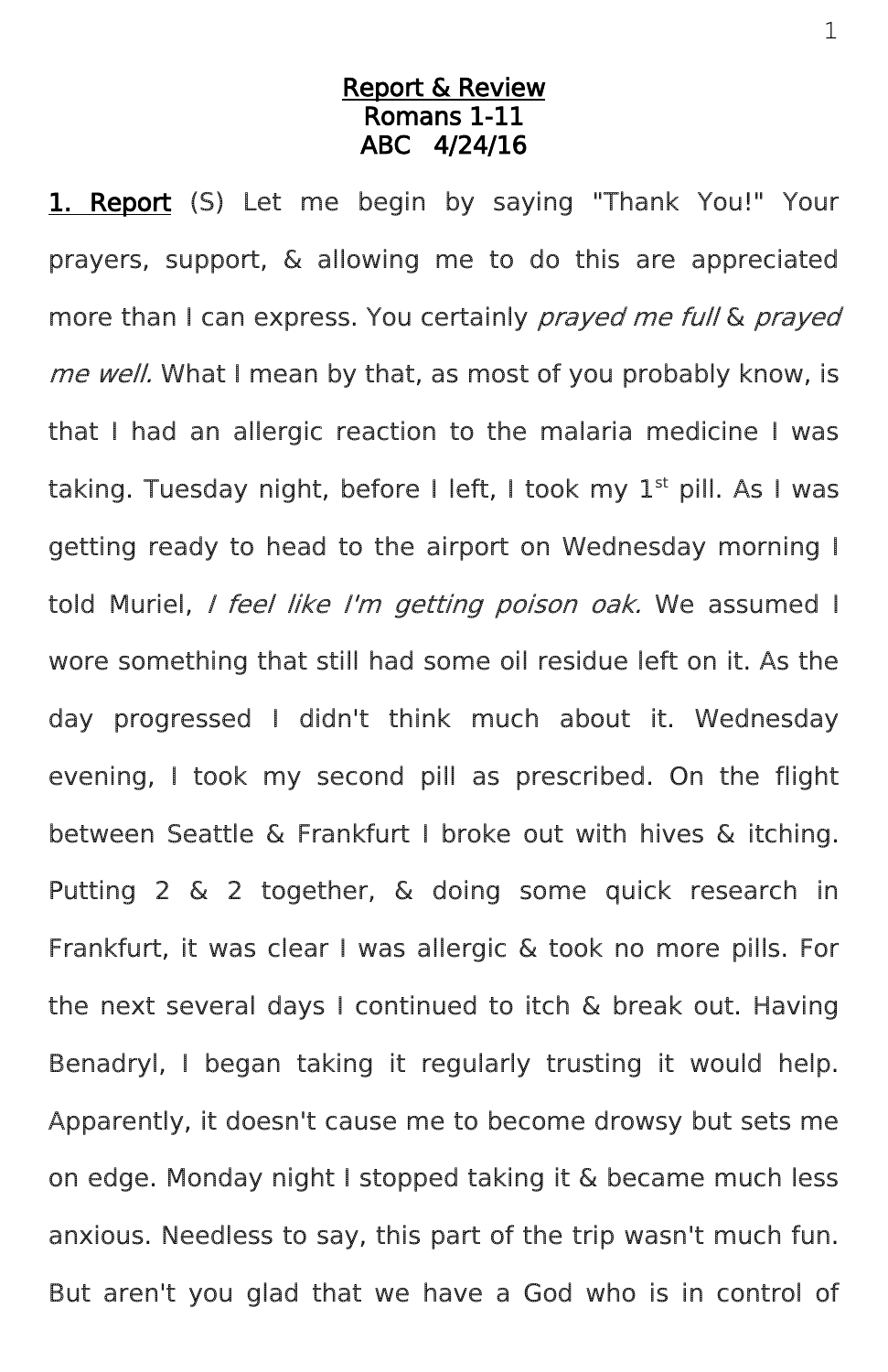everything? I have no idea why He allowed this, other than the fact it forced me to come to Him time & time again in prayer, relying on Him to get me through the day & the teaching.

So why did I go to Ethiopia & what did we do there? It's interesting that the gospel came to Ethiopia very early (S). Acts

## 8:26-37

The Christians there are very proud of their Christian heritage. But they are also quick to admit that Ethiopia is full of religion. The Ethiopian Orthodox church is everywhere, but, for the most part, is spiritually dead & based on tradition & legalism & not on the Bible. Services are conducted in an ancient language that the vast majority don't speak nor understand. Ethiopia still needs Philips to bring them the gospel.

A man named Girma (S) had a burden for his people & God has used him to spread the gospel in Ethiopia. Let me tell you a little about Girma. He was born & raised in Ethiopia & lived under communist rule. He went to college in Russia but eventually found asylum in Germany before moving to the Seattle area (which has a large Ethiopian community). It was during this time that he heard the gospel & came to know Jesus. He went to seminary & began pastoring an Ethiopian church in the Seattle area but he had a heart for the people of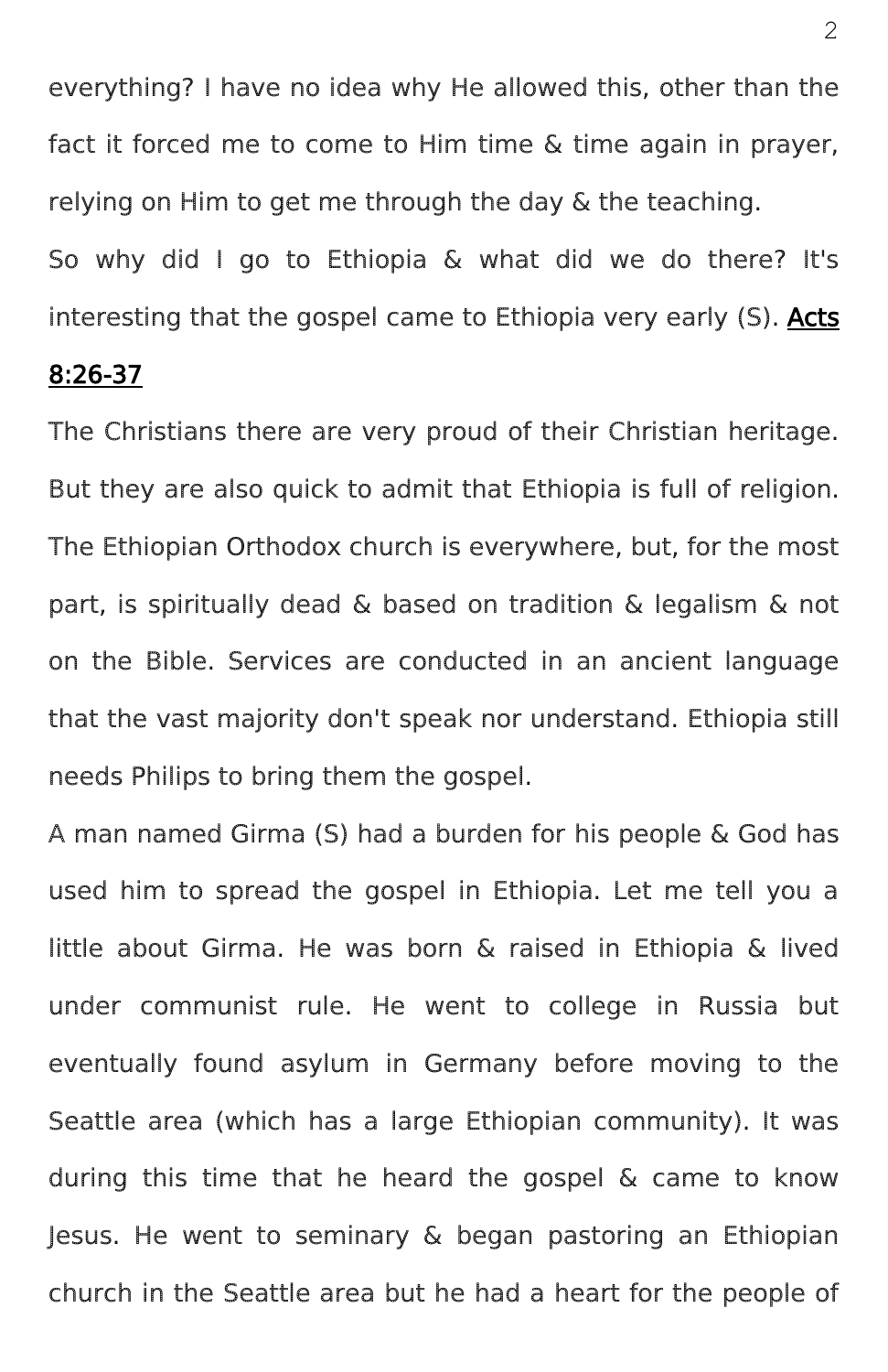Ethiopia. He began traveling to Ethiopia to train pastors as he could. Eventually, he realized he couldn't do it all on his own. He began to put an organization & plan together to train pastors & church leaders. The organization is Vision Leadership Institute. 6 years ago he began working with Global Training Network & Joel to do this. He put together a two year program where pastors & church leaders come together once a year for intensive training. They then meet monthly with a master teacher/pastor to do further study. After completing the two year program they graduate & are encouraged to go & teach others as well. During the time they come together they study such things as Hermeneutics, Systematic Theology, Character & Integrity, Leadership Principles, Bible Survey, Missions & Evangelism, & such. This began in 2 cities & is currently happening in 6 cities, with plans to expand to another 2 cities next year. (S) The day after arriving, I got to witness 84 students graduate in Nazaret/Adama. In 6 years over 800 students have gone through this training. They then return to their home churches & serve & teach others.

What did I do while there? Friday, April  $8<sup>th</sup>$  was a rest & recover day. 40+ hours of travel takes a toll, especially as I get older. (S) Saturday we attended the graduation in Nazaret & I got to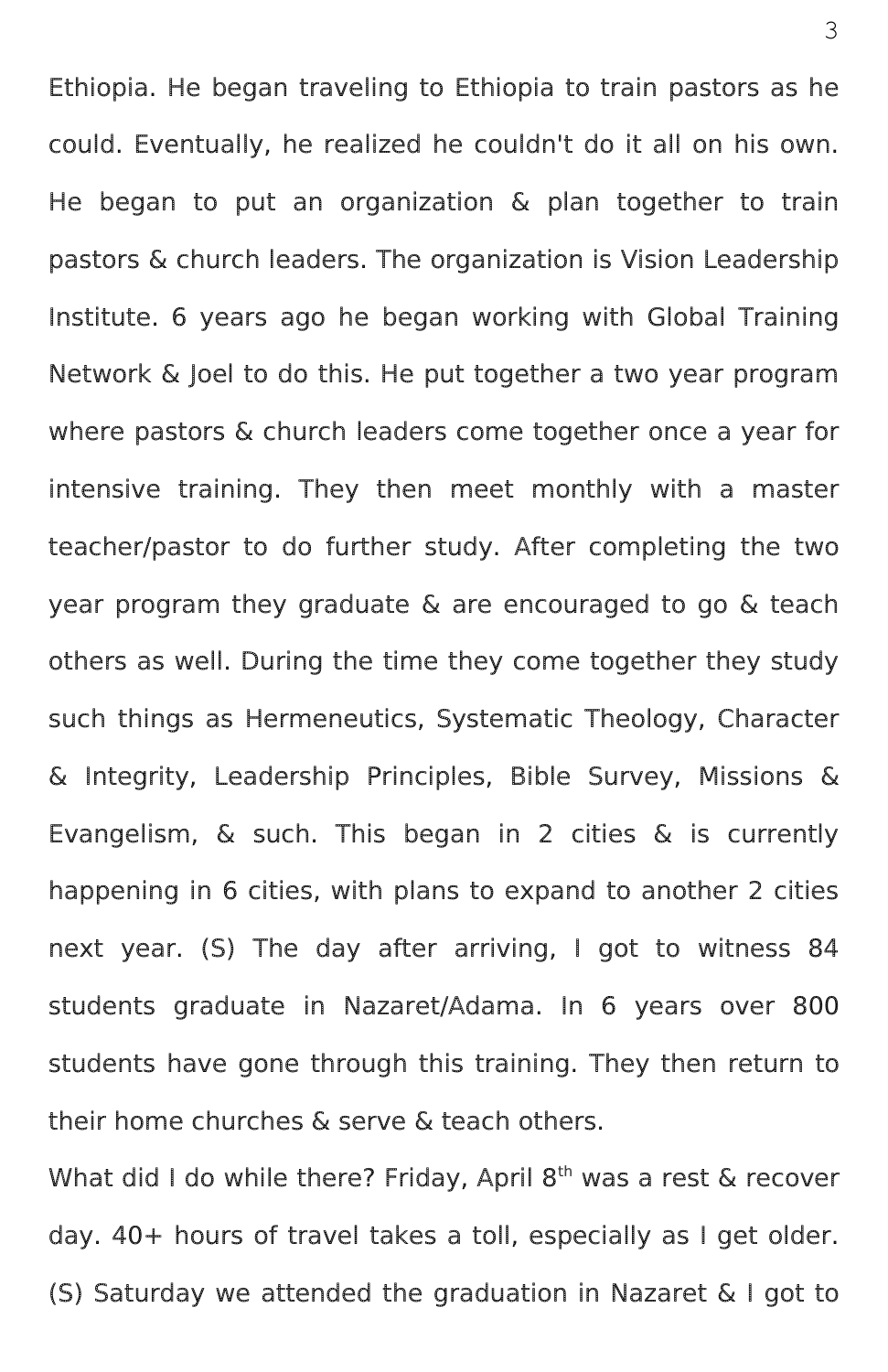shake hands & hand out diplomas. (S) This is a time of celebration & worship & a big deal for each of the graduates. (S) Girma is in the process of being able to actually give a diploma that is recognized by the government. (S)

Sunday I was able to worship with a local church and then preach while their pastor, Mengistu, translated for me. (S) Mengistu is a veterinarian by training, but gave up his practice to become a pastor. (S) This is what I saw as I stood up to preach. It's a beautiful thing to listen & see them worship. (S) Interestingly, about  $\frac{1}{4}$  of the people speak English to some degree. Around ½ can understand & read English. (S) It was very clear as we were teaching, who could understand us & who had to wait for the translation.

Monday through Wednesday Joel & I were in Debre Zeyit/Bishoftu. (S) I began with an introduction of why we study theology. If you were here for the sermon on the spiritual discipline of worship, it was very similar. We study theology so that we might know God better & worship Him more. (S) I ended up using this 4 times, once to each group of students, & they're adding it to their curriculum & syllabus. I also taught the doctrine of Jesus, doctrine of the Holy Spirit, doctrine of sin, & the doctrine of man. (S) While not getting to know the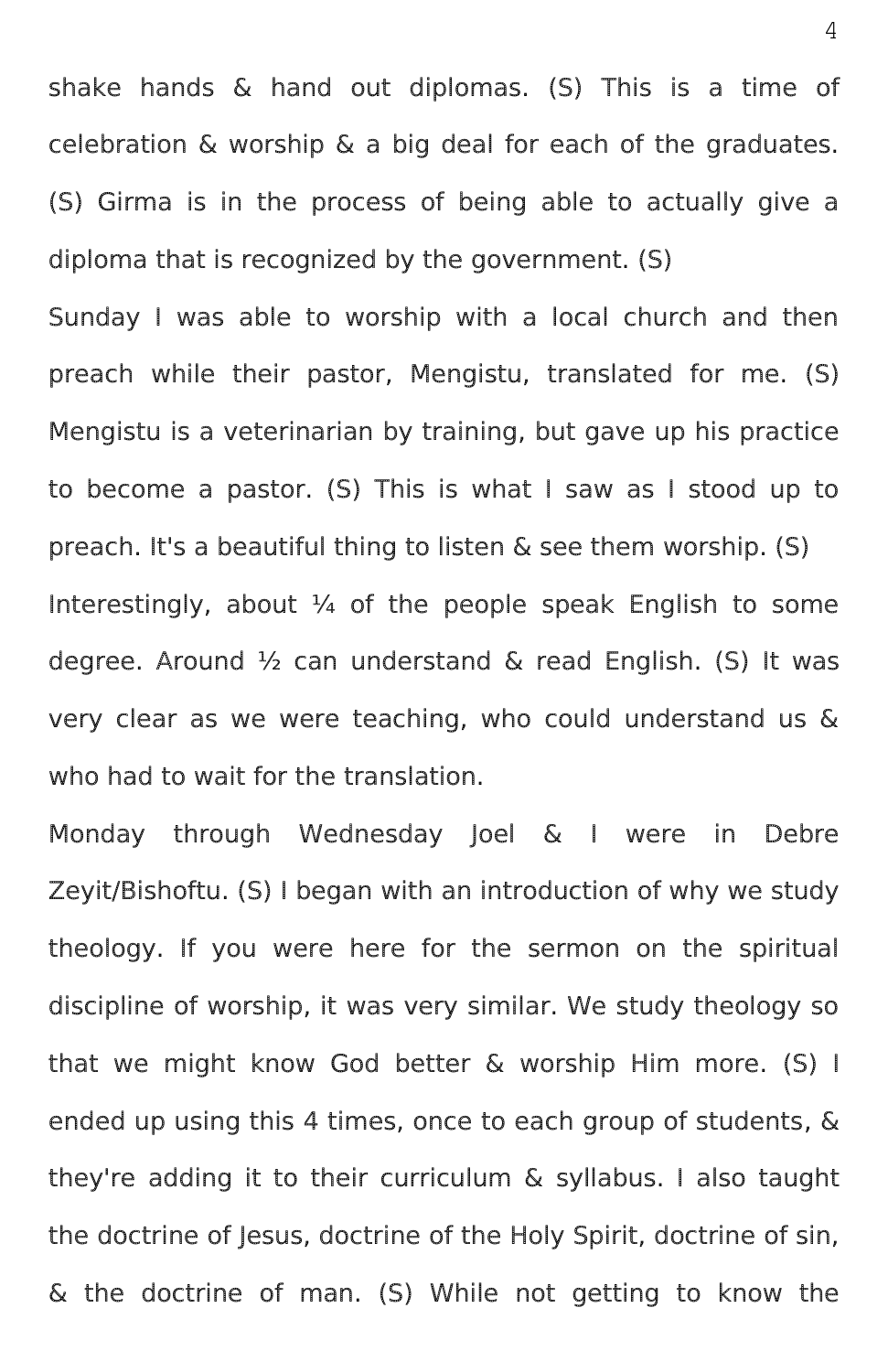students real well, we spent a lot of time with some of the pastors who also worked as translators for us. Twice we were able to have a meal with them in their homes. I had heard the African food was usually pretty basic & bland in flavor. (S) That's not true of Ethiopian food. Though it was basic (rice, bread, cabbage, & other veggies) it was all very flavorful & even spicy at times. I fit right in because they eat without utensils. They use injera (a fermented tiff flat-bread) to pick up & eat all their food.

As I reflect back on the trip, I know it was only by the strength of God that I made it. (S) Thank you for your prayers on my behalf. The highlight of the trip for me happened on Wednesday. This was our last day at the first city. I had brought pictures of my family to give to all the students to ask them to pray for our family & for you, our church. As I passed them out & gave a brief explanation of each of our kids, I told them about Nathan & Whitney adopting Udi from India. The night before Nathan had messaged me that all the paperwork was completed. They are now just waiting on Udi's passport & then they can go pick her up. As I told them this I asked them to pray that things would go quickly & smoothly. When I finished, my translator asked one of the students to pray. She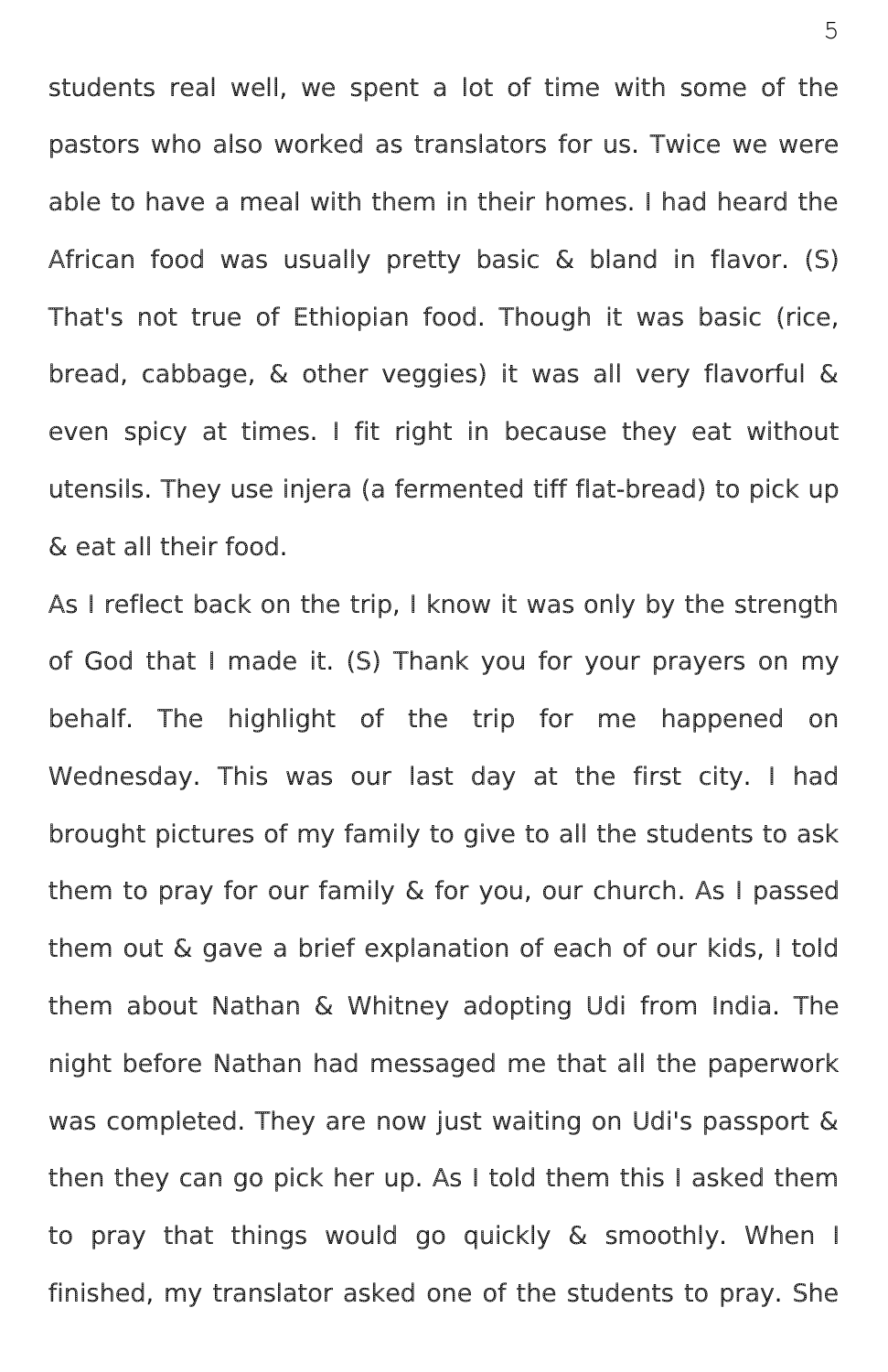stood & passionately prayed for about 5 minutes with the rest of the class *amening* & even though I have no idea what she was saying, I just cried like a baby knowing they were interceding for my family.

Thursday & Friday Joel & I traveled to Nazaret to teach the students there. (S) This class only had 16-20 in it because the other 35-40 had jobs that they couldn't get time off from. This was by far the warmest day we had there & of course, it was the day we had car problems. (S) We had to get out & push start it whenever we came to a complete stop. Stopping on the expressway at the toll booth was interesting. Ever push start a car on the freeway? We did!

What else? (S) Between the two cities there were about 110 students. One was a blind girl from Addis. Her sister brought her each day over an hour each way. She was taking notes & as engaged as everyone else. 4 different translators worked with me, all either pastors or pastors in training. Two were excellent & 2 were still learning, but all did a good job. I can't imagine how tiring translating must be. (S) Here's one of the translators on Friday afternoon, waiting for the car to take me to the airport.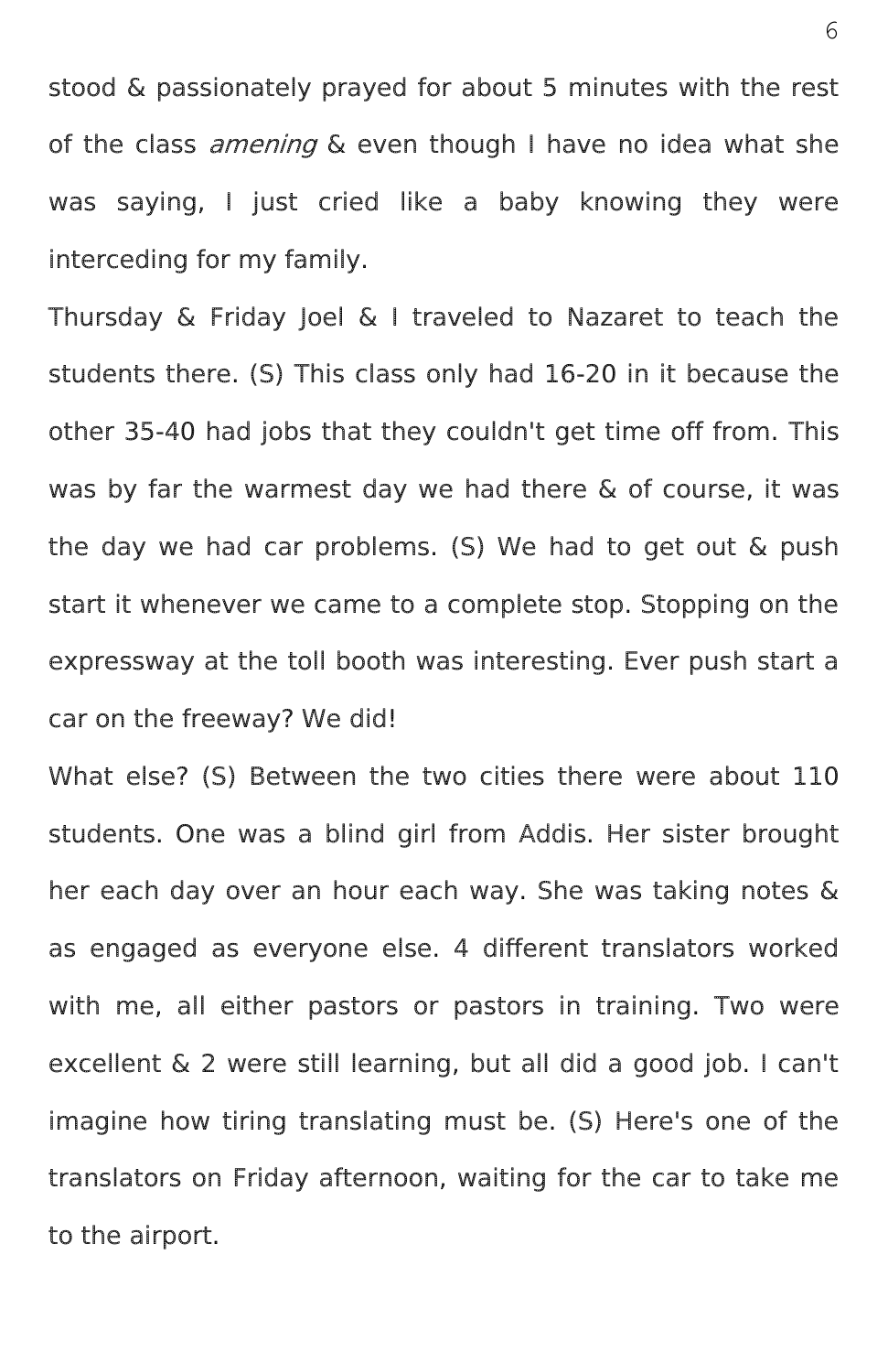Just recently the pastors in the two cities we were in have rented a central office to use as a study & training center for small groups. They are building a library to be used by the pastors as well. (S) Here's what their library looked like when we left. It was half of that when we arrived. They were thrilled with the books that were donated to them.

(S) Ethiopia is a beautiful country that I only saw a small portion of. But I certainly knew I wasn't in the US! (S) The elevation where we were was around 6,000 feet. (S) It's an agricultural area on a plateau between the capital of Addis Ababa & the Rift Valley. (S) It's a happy & friendly people, although, according to one study, it's the 2<sup>nd</sup> poorest country on earth. It's a country of contrasts. (S) While a new hi-tech train line is just being finished & the Chinese have built very nice express ways for cars & trucks, many people still rely on horses & donkeys for transportation. (S) For short distances we often took the small, 3-wheeled tuk-tuks that seem to be everywhere except the US. (S) It was not uncommon to see someone herding their livestock through the middle of town. (S) While many buildings are elaborate & beautiful, the scaffolding all looks like this (S), eucalyptus logs nailed together. I'm sure there's much more I could say, but I'll let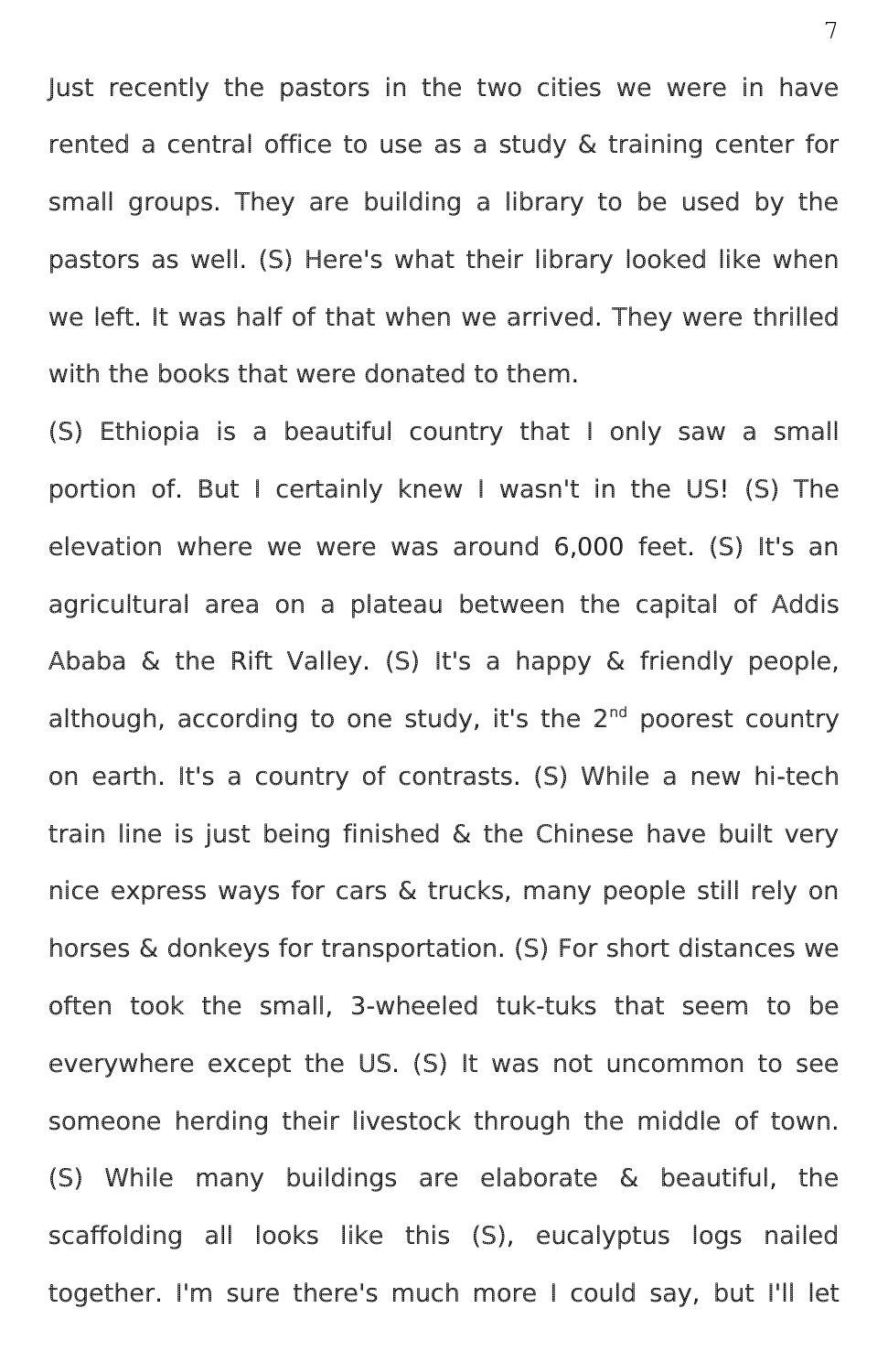that suffice for now. (S) What questions do you have that I might be able to answer? (X)

2. Review It's been 10 weeks since we've been in Romans, having taken a break to look at the miracles of Calvary leading up to Easter, I thought it would be beneficial to do a quick review of Romans so we're ready to resume next week at Rom 11:16. While I could have tried to summarize some of what we've learned earlier, I ran across some videos some time ago that I haven't been able to use, but serve my purpose very well this morning. Here's a review of Romans 1-4. VIDEO (7:35) There is clearly a multi-cultural, global point to Romans. In 1:5 Paul tells us the goal of his apostleship. We have received grace & apostleship to bring about the obedience of faith among all the Gentiles, for His name's sake. That's why Paul preaches. That's why he's planning to go to Spain. That's why he writes this letter: to bring about faith in Jesus & the obedience that comes from it among all nations! Romans is for all the nations, the people groups who don't yet believe on Christ, who aren't justified, not yet sanctified, & therefore will not be glorified if they aren't reached with the gospel. In vs 14 he again tells us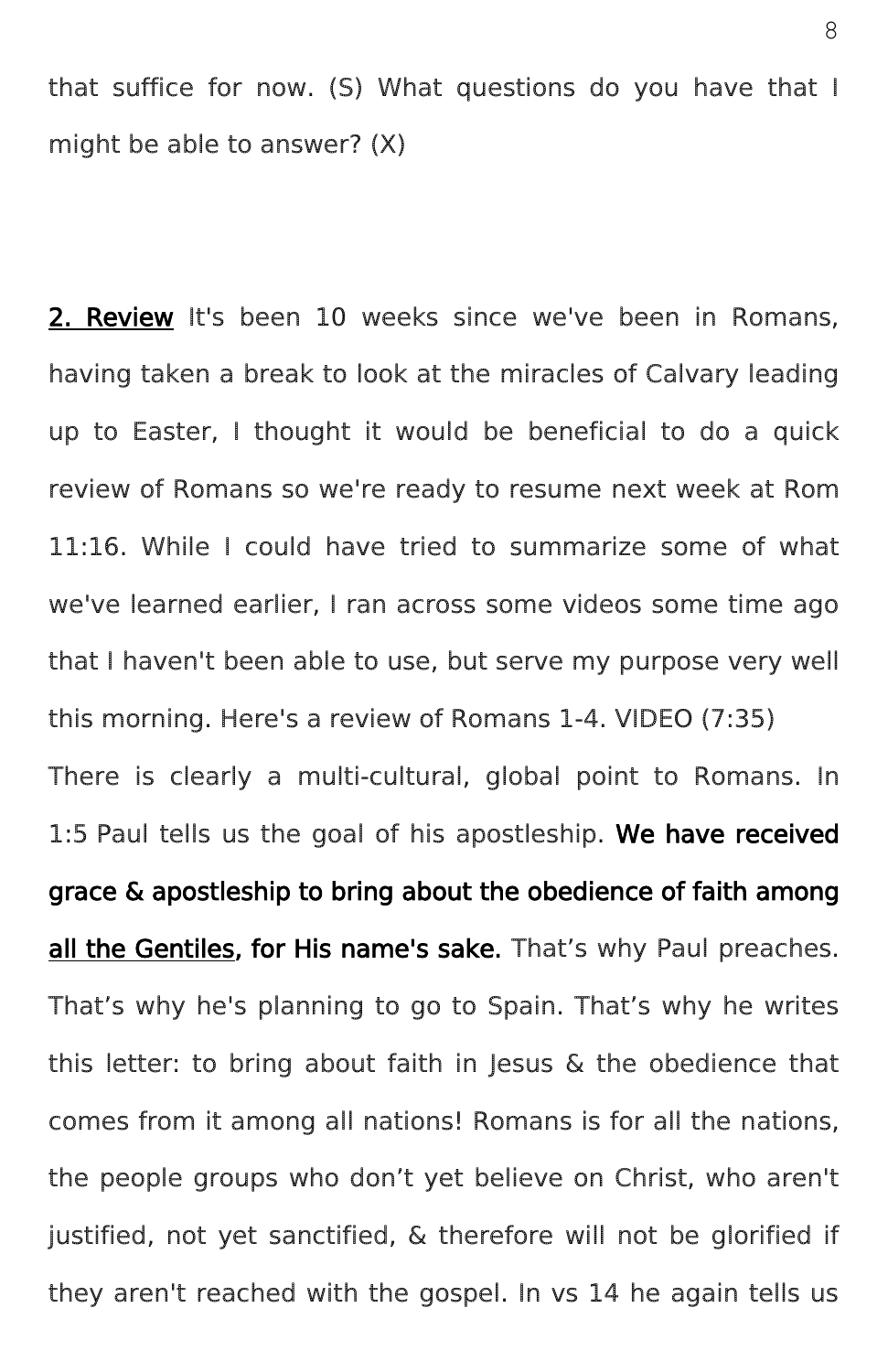his obligation as an apostle: I am under obligation both to Greeks & to barbarians, both to the wise & to the foolish.  $\&$  lest we think he has left out the Jews, he says in vs 16, I am not ashamed of the gospel, for it is the power of God for salvation to everyone who believes, to the Jew first & also to the Greek. The message of Romans breaks through national, cultural, economic, & educational distinctions. This is important to see, especially in our pluralistic day, a time very much like the  $1<sup>st</sup>$ century when the church spread so rapidly. Christianity isn't a tribal religion, but calls for faith & allegiance from every tribe & tongue & people & nation. Jesus isn't one among many gods. He is Lord of lords & King of kings, & there is no other name under heaven by which all men must be saved. The message of Romans isn't just one way of salvation among many. It is the way of salvation, because Jesus Christ is the one & only Son of God & Savior.

There is one Savior, one cross, one resurrection, & one way to be right with the one God: having His righteousness imputed to us by faith in Christ, not by works. Paul makes the case for justification by faith apart from works by using Abraham as an example: 4:3.